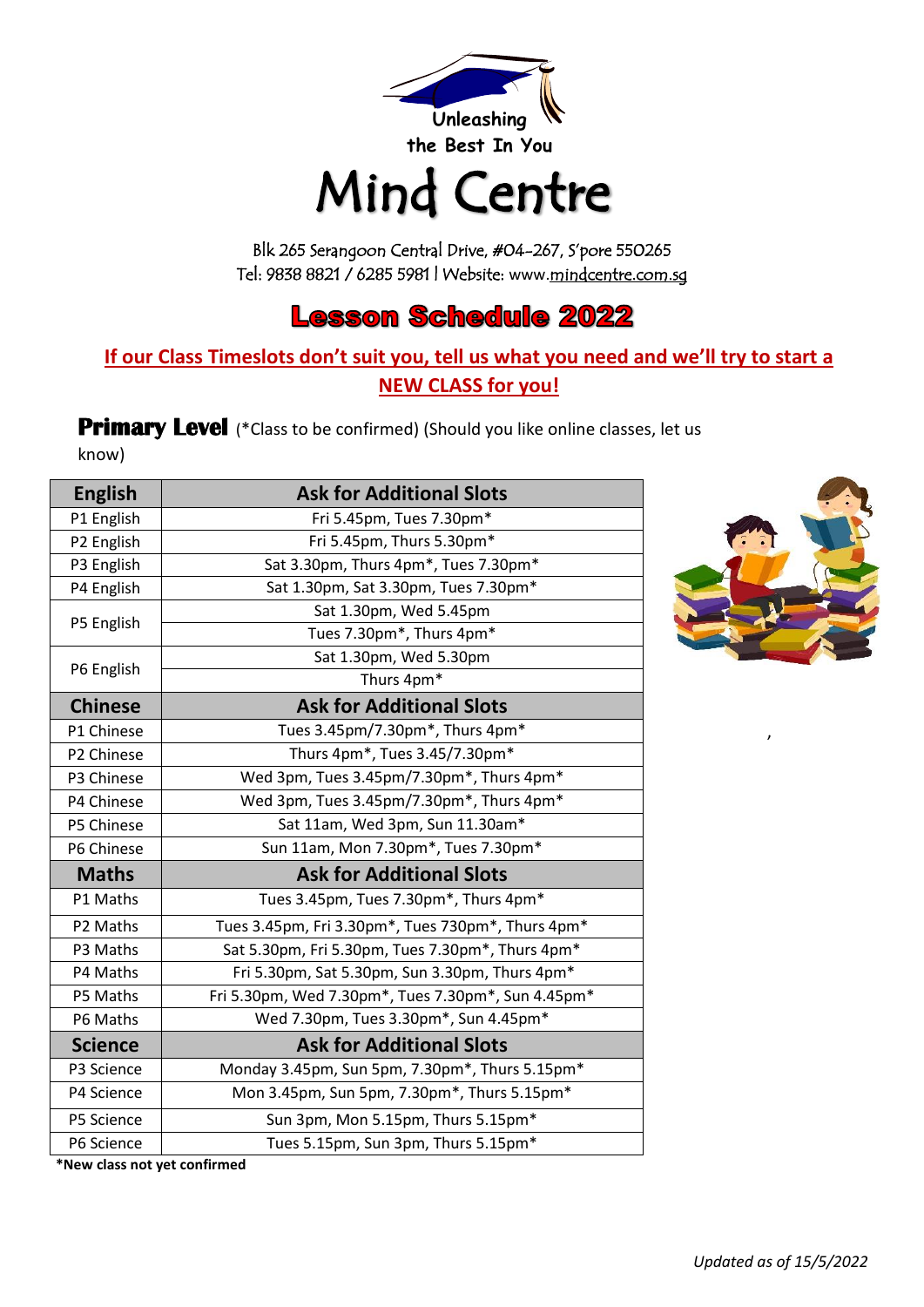

## Mind Centre

Blk 265 Serangoon Central Drive, #04-267, S'pore 550265 Tel: 9838 8821 / 6285 5981 | Website: www.[mindcentre.com.sg](http://www.mindcentre.com.sg/) 

### **Lesson Schedule 2022**

#### **If our Class Timeslots don't suit you, tell us what you need and we'll try to start a NEW CLASS for you!**

#### **Secondary Level** (\*Class to be confirmed)

| <b>English</b>           | <b>Ask for Additional Slots</b>              | <b>Maths</b>    | <b>Ask for Additional Slots</b>                                  |
|--------------------------|----------------------------------------------|-----------------|------------------------------------------------------------------|
| Sec 1 English            | Fri 7.30pm, Tues 7.30pm, Sat 11am*           | Sec 1 Maths     | Sun 2.45pm, Mon 5.30/7.30pm*,<br>Thurs 7.30pm* Sun 12.45/4.45pm* |
| Sec 2 English            | Fri 7.30pm,                                  | Sec 2 Maths     | Sun 2.45pm, Mon 5.30/7.30pm*<br>Thurs 7.30pm* Fri 7.30pm*        |
|                          | Tues 7.30pm, Sat 11am*                       | Sec 3 E-Maths   | Wed 5.15pm, Sat 3.15pm, Sun<br>5.30pm*, Thurs 7.30pm*            |
| Sec 3 English            | Sat 11am, Sun 5pm, Tues 7.30pm               | Sec 3 A-Maths   | Sat 9am, Tues 5.15pm, Sun 5.30pm<br>Mon 7.30pm*,                 |
| Sec 4 English            | Sat 11am, Sun 5pm, Tues 7.30pm               | Sec 4 E-Maths   | Wed 5.15pm, Sat 3.15pm, Sun<br>5.30pm* Mon 7.30pm*, Fri 7.30pm   |
|                          |                                              | Sec 4 A-Maths   | Sat 9am, Tues 5.15pm, Mon 7.30pm<br>Thurs 7.30pm*, Sun 5.30pm*   |
| <b>Chinese</b>           | <b>Ask for Additional Slots</b>              | <b>Science</b>  | <b>Ask for Additional Slots</b>                                  |
| Sec 1 Chinese            | Wed 7.30pm, Sun 11am*                        | Sec 1 Science   | Sat 5.30pm, Wed 5.30pm, Thurs<br>5.30pm*                         |
| Sec 2 Chinese            | Sat 9.30am, Sat 5.30pm*, Wed                 | Sec 2 Science   | Sat 5.30pm, Sun 5pm, Wed 5.30pm<br>Thurs 5.30pm*                 |
|                          | 7.30pm                                       | Sec 3 Chemistry | Mon 5.15pm, Sat 9am,<br>Thurs 5.30/7.30pm*                       |
| Sec 3 Chinese            | Sat 9.30am, Thurs 7.15pm, Sun 11am*          | Sec 3 Biology   | Wed 5.30pm, Mon 7.30pm, Thurs<br>5.30pm*                         |
| Sec 4 Chinese            | Thurs 7.15pm, Sun 11am*                      | Sec 3 Physics   | Sun 1pm, Mon 7.30pm, Tues 5.15pn<br>Fri 3pm                      |
| <b>Humanities</b>        | <b>Ask for Additional Slots</b>              | Sec 4 Biology   | Wed 4pm, Thurs 5.30/Sat 7.30pm*                                  |
| Sec 1/2 Geog,<br>History | Wed 7.30pm*, Wed 5.30pm*,<br>Mon 5.30pm      | Sec 4 Chemistry | Mon 5.15pm, Sat 8.45am, Thurs<br>5.15pm/7.30pm*                  |
| Sec 3/4 Geog/SS          | Wed 2.15pm, Sun 5pm*, Fri 7.30pm*            |                 | Tues 5.15pm, Mon 7.30pm, Fri 3pm                                 |
| Sec 3/4<br>History/SS    | Mon 5.30pm*, Wed 5.30pm*,<br>Sun 5.30pm/2pm* | Sec 4 Physics   | Sat 7.45pm* Sun 12.45pm                                          |

| <b>English</b>           | <b>Ask for Additional Slots</b>                                   | <b>Maths</b>    | <b>Ask for Additional Slots</b>                                   |
|--------------------------|-------------------------------------------------------------------|-----------------|-------------------------------------------------------------------|
| Sec 1 English            | Fri 7.30pm, Tues 7.30pm, Sat 11am*                                | Sec 1 Maths     | Sun 2.45pm, Mon 5.30/7.30pm*,<br>Thurs 7.30pm* Sun 12.45/4.45pm*, |
| Sec 2 English            | Fri 7.30pm,                                                       | Sec 2 Maths     | Sun 2.45pm, Mon 5.30/7.30pm*<br>Thurs 7.30pm* Fri 7.30pm*         |
|                          | Tues 7.30pm, Sat 11am*                                            | Sec 3 E-Maths   | Wed 5.15pm, Sat 3.15pm, Sun<br>5.30pm*, Thurs 7.30pm*             |
| Sec 3 English            | Sat 11am, Sun 5pm, Tues 7.30pm                                    | Sec 3 A-Maths   | Sat 9am, Tues 5.15pm, Sun 5.30pm*<br>Mon 7.30pm*,                 |
| Sec 4 English            | Sat 11am, Sun 5pm, Tues 7.30pm                                    | Sec 4 E-Maths   | Wed 5.15pm, Sat 3.15pm, Sun<br>5.30pm* Mon 7.30pm*, Fri 7.30pm*   |
|                          |                                                                   | Sec 4 A-Maths   | Sat 9am, Tues 5.15pm, Mon 7.30pm*,<br>Thurs 7.30pm*, Sun 5.30pm*  |
| <b>Chinese</b>           | <b>Ask for Additional Slots</b>                                   | <b>Science</b>  | <b>Ask for Additional Slots</b>                                   |
| Sec 1 Chinese            | Wed 7.30pm, Sun 11am*                                             | Sec 1 Science   | Sat 5.30pm, Wed 5.30pm, Thurs<br>5.30pm*                          |
| Sec 2 Chinese            | Sat 9.30am, Sat 5.30pm*, Wed<br>7.30pm                            | Sec 2 Science   | Sat 5.30pm, Sun 5pm, Wed 5.30pm,<br>Thurs 5.30pm*                 |
|                          |                                                                   | Sec 3 Chemistry | Mon 5.15pm, Sat 9am,<br>Thurs 5.30/7.30pm*                        |
| Sec 3 Chinese            | Sat 9.30am, Thurs 7.15pm, Sun 11am*                               | Sec 3 Biology   | Wed 5.30pm, Mon 7.30pm, Thurs<br>5.30pm*                          |
| Sec 4 Chinese            | Thurs 7.15pm, Sun 11am*                                           | Sec 3 Physics   | Sun 1pm, Mon 7.30pm, Tues 5.15pm,<br>Fri 3pm                      |
| <b>Humanities</b>        | <b>Ask for Additional Slots</b>                                   | Sec 4 Biology   | Wed 4pm, Thurs 5.30/Sat 7.30pm*                                   |
| Sec 1/2 Geog,<br>History | Wed 7.30pm <sup>*</sup> , Wed 5.30pm <sup>*</sup> ,<br>Mon 5.30pm | Sec 4 Chemistry | Mon 5.15pm, Sat 8.45am, Thurs<br>5.15pm/7.30pm*                   |
| ec 3/4 Geog/SS           | Wed 2.15pm, Sun 5pm*, Fri 7.30pm*                                 |                 | Tues 5.15pm, Mon 7.30pm, Fri 3pm                                  |
| Sec 3/4<br>History/SS    | Mon 5.30pm*, Wed 5.30pm*,<br>Sun 5.30pm/2pm*                      | Sec 4 Physics   | Sat 7.45pm* Sun 12.45pm                                           |